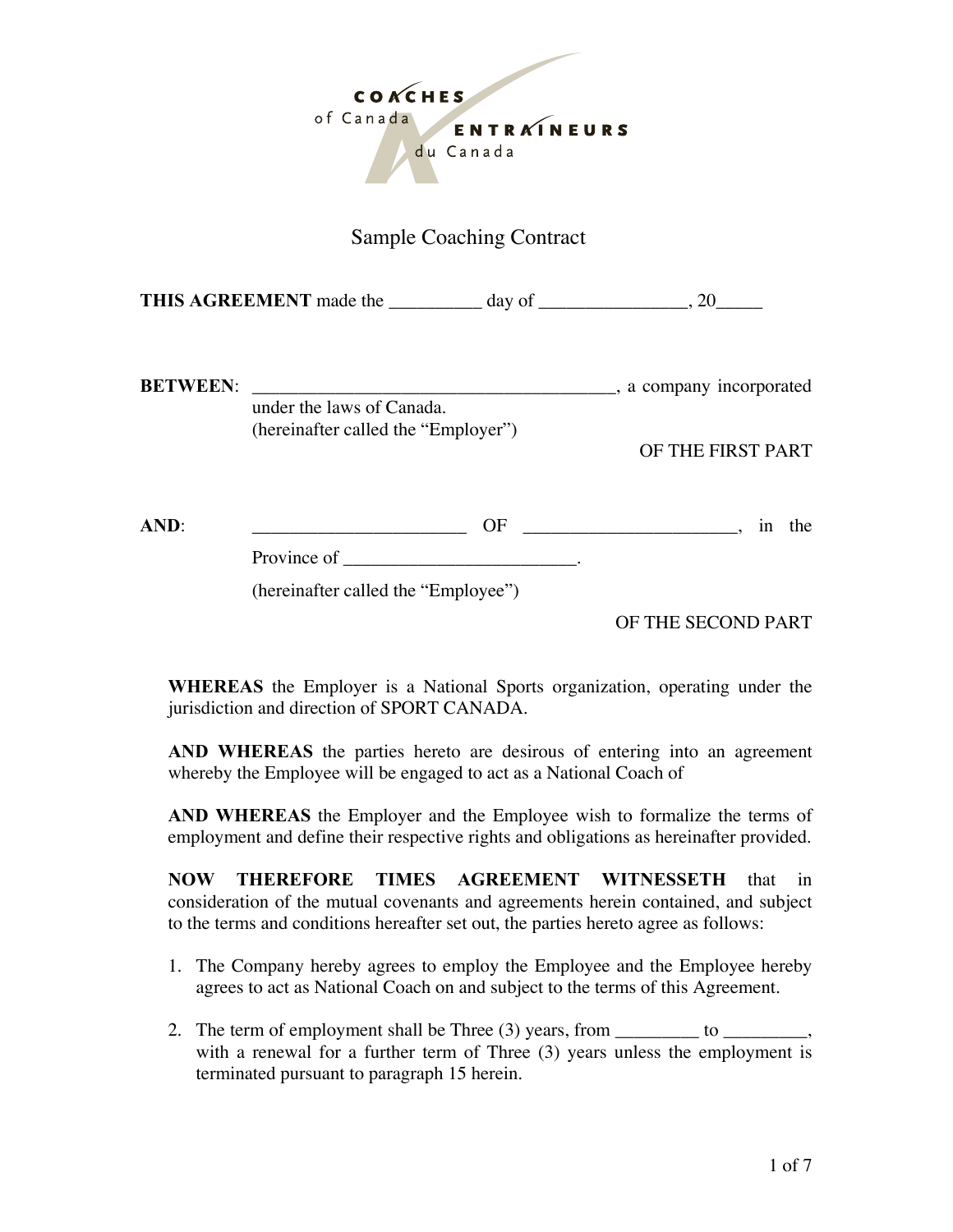- 3. The Employee, as Coach, shall perform such duties and exercise such powers as a from time to time be mutually agreed upon by the Employer and the Employee. These duties and powers shall include, without limitation, the Terms of Reference annexed hereto as Schedule "A" and forming a part hereof.
- 4. The Employer shall pay the Employee at the rate of \_\_\_\_\_\_\_\_\_ per annum for the first year of the contract, from \_\_\_\_\_\_\_\_\_\_\_\_\_\_ to \_\_\_\_\_\_\_\_\_\_\_\_\_\_ payable at a rate of \$\_\_\_\_\_\_\_\_\_\_ per month (the "Base Salary"). The Employer shall deduct from each installment such sums as are required to be deducted in accordance with the laws of Canada and the laws of the Province in which the Employee resides. In the event the Employee is not a resident of Canada for purpose of the Income Tax Act, the 'Employer shall deduct from each installment such sums as are required to be deducted in accordance with the laws of Canada (including any applicable Tax Conventions) for non-resident employees.
- 5. (a) The Base Salary shall be increased annually by the following amounts:
	- The annual increase in the Consumer Price Index (as established by Statistics Canada) applicable for the one year period of the Contract; and
	- An amount determined in accordance with the Performance Appraisal, as set out in paragraph and
	- An amount mutually agreed upon by the parties.

(b) Upon a renewal of this contract, for a second three (3) year term, the parties shall mutually agree upon a new Base Salary. In the event the parties are unable to agree, the said Base Salary shall be determined by arbitration of an independent body, composed of three (3) persons as set out in paragraph 15. Such arbitration shall be conducted in accordance with the applicable law of the Agreement.

- 6. During the term of this agreement, the Employee shall be entitled to vacation and benefits in accordance with the \_\_\_\_\_\_\_\_\_\_\_\_\_ policy as set out in Schedule "B".
- 7. The parties acknowledge that the Employee will be required to travel for the purposes of recruitment, conferences and competitions. The Employee agrees to fulfill his duties as set out in Schedule "A", including such travel duties as are mutually agreed upon. The Employee shall not receive any additional compensation for such travel, but the Employee shall be reimbursed for travel expenses actually and properly incurred by him in connection with his duties, as set out in Schedule "B" annexed hereto, and forming a part hereof, and for all such expenses he shall furnish statements and vouchers to the Employer.
- 8. The Employer shall provide medical and dental insurance for the Employee and his family, as part of the National Sport and Recreation Centre (NSRC) package available via the \_\_\_\_\_\_\_\_\_\_\_\_\_\_\_\_\_\_\_\_\_\_\_\_\_\_\_\_\_.
- 9. The Employee shall be entitled to sick leave for each month of service without leave. These days shall be accumulated at the rate of 1.25 days per month until the end of the contract. Any earned sick leave not used up to the termination of the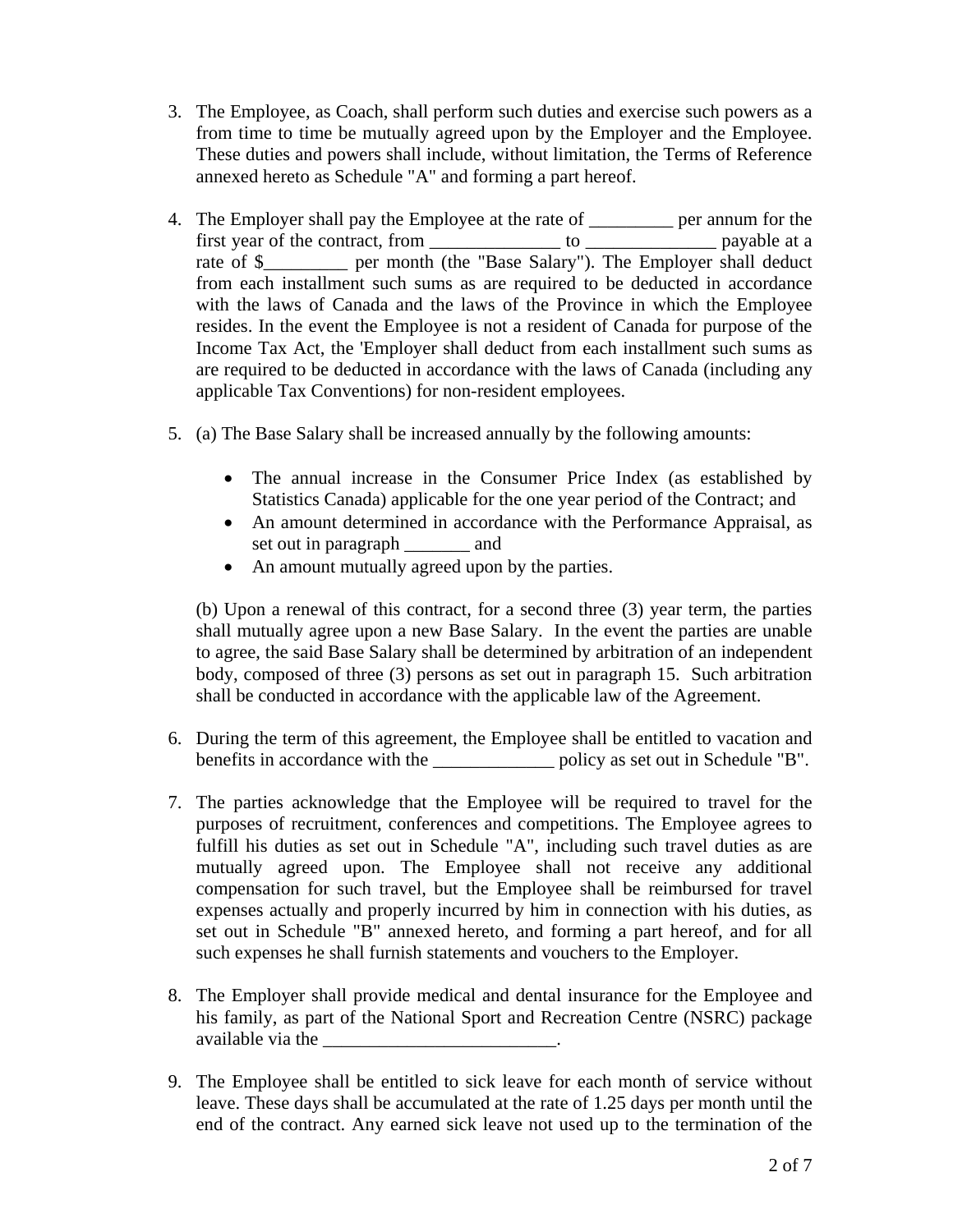Agreement or any extension thereof, may not be exchanged or an equal amount of any portion of day's pay.

10. The Employee covenants and agrees that his employment with the employer as provided for by this Agreement shall be his primary employment during the term of this Agreement and any renewal thereof and the Employee shall not undertake any employment activities which will interfere with the carrying out of his duties as contemplated by this Agreement. The parties recognize that the Employee is an internationally known coach, writer and consultant in

and accordingly, the Employee may engage in employment activities such as

, provided the Employee provides written notice to the Employer prior to undertaking or engaging in any and all activities outside his primary employment. The Employee shall also provide the Employer with a written report of his outside contractual activities every six (6) months during the term of this Agreement. In addition, the employee shall not compete in any competitions or performances without, the prior written consent of the Employer which consent shall not be unreasonably withheld.

11. So long as the Employee is fulfilling his duties hereunder and has received a satisfactory Performance Appraisal or the preceding year of employment, this contract shall at the option of the Employee be renewed for a further term of three (3) years.

Any renewal shall be on the same terms and conditions as contained herein, except for the Base Salary, which shall be determined pursuant to sub-paragraph 5(b).

12. The employer shall conduct an annual Performance Appraisal of the Employee on the following terms and in accordance with the policies and procedure described in Schedule "A". The parties acknowledge and agree that the Performance Appraisal shall be conducted on the following terms:

(a) The Performance Appraisal shall relate strictly to Terms of Reference as set out in Schedule "A" and, without limiting the generality of the foregoing, there shall be a direct and verifiable relationship between the Work Plan and the Performance Appraisal Instrument;

(b) The Performance Appraisal shall be conducted in accordance with the Sport Canada, Human Resource Management: Performance Appraisal Policies and Guidelines which are specifically incorporated into this Agreement, except where specifically excluded (necessarily or by implication) by the terms of this Agreement;

(c) The Performance Appraisal shall be a mutual ongoing process requiring joint approval of the Performance Criteria and overall rating system prior to the conduct of a Performance Appraisal;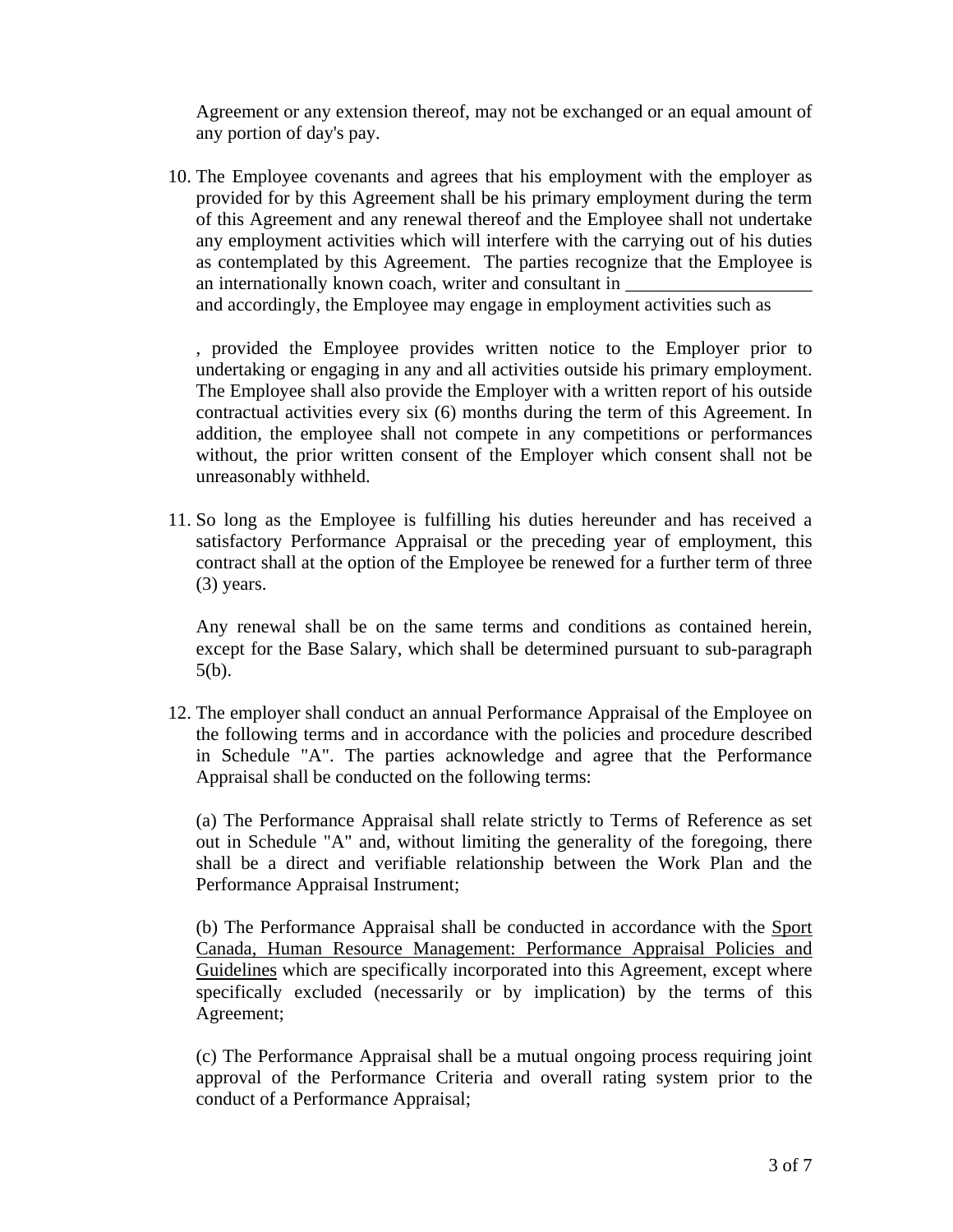(d) The Employee shall have access to all material which is used as part of the Performance Appraisal process. Without limiting the generality of the foregoing, the Employee shall be fully informed of any negative comments/reports related to his employment duties and the Employee shall be given a full and fair opportunity to respond to any such information prior to the finalization of the Performance Appraisal;

(e) Athlete input shall be a part of the Performance Appraisal and shall be obtained in accordance with the Sport Canada guidelines.

- 13. The Employee shall have an unqualified right to appeal the results of the Performance Appraisal and/or any subsequent decisions to terminate the Agreement through the appeals and grievance procedures provided in Schedule "A" or the Sport Canada Guidelines.
- 14. It is hereby acknowledged and agreed by the parties that the Employee shall also have an unqualified right to appeal the Performance Appraisal from a final decision of the N.S.O.'s Board of Directors to an independent body, composed of the following three (3) persons:
	- 1 member of the N.S.O. Board of Directors

1 member of the Canadian Association of National Coaches (chosen by the Employee)

1 member chosen by mutual agreement of the other members

Any such appeal shall be requested by the Employee within ten (10) days of receipt of the final Performance Appraisal and shall be conducted as soon as reasonably possible thereafter. The appeal shall be conducted in accordance with the principles of fairness and fundamental justice, and the independent body shall, have full and complete access to all information which it considers necessary in the conduct of its review of the Performance Appraisal.

15. The following pro-visions shall apply to termination of the Agreement and the parties agree that there shall be no right to terminate the Agreement except strictly in accordance with the following terms and conditions:

(a) There shall be no termination in the first year of the Agreement, except for willful fraud or similar default on the part of the 'Employee;

(b) In the event the Employer wishes to terminate this Agreement prior to the end of the term, for cause, it shall provide notice in writing of default to the Employee at lease three (3) months prior to a Performance Appraisal. In the event the default shall continue, it shall be noted in the Performance Appraisal and shall form a part of the said Appraisal;

In the event the default warrants termination for cause, the Performance Appraisal shall recommend termination, which termination may be carried out pursuant to the Sport Canada Guidelines regarding Follow-Up Procedures. The Employee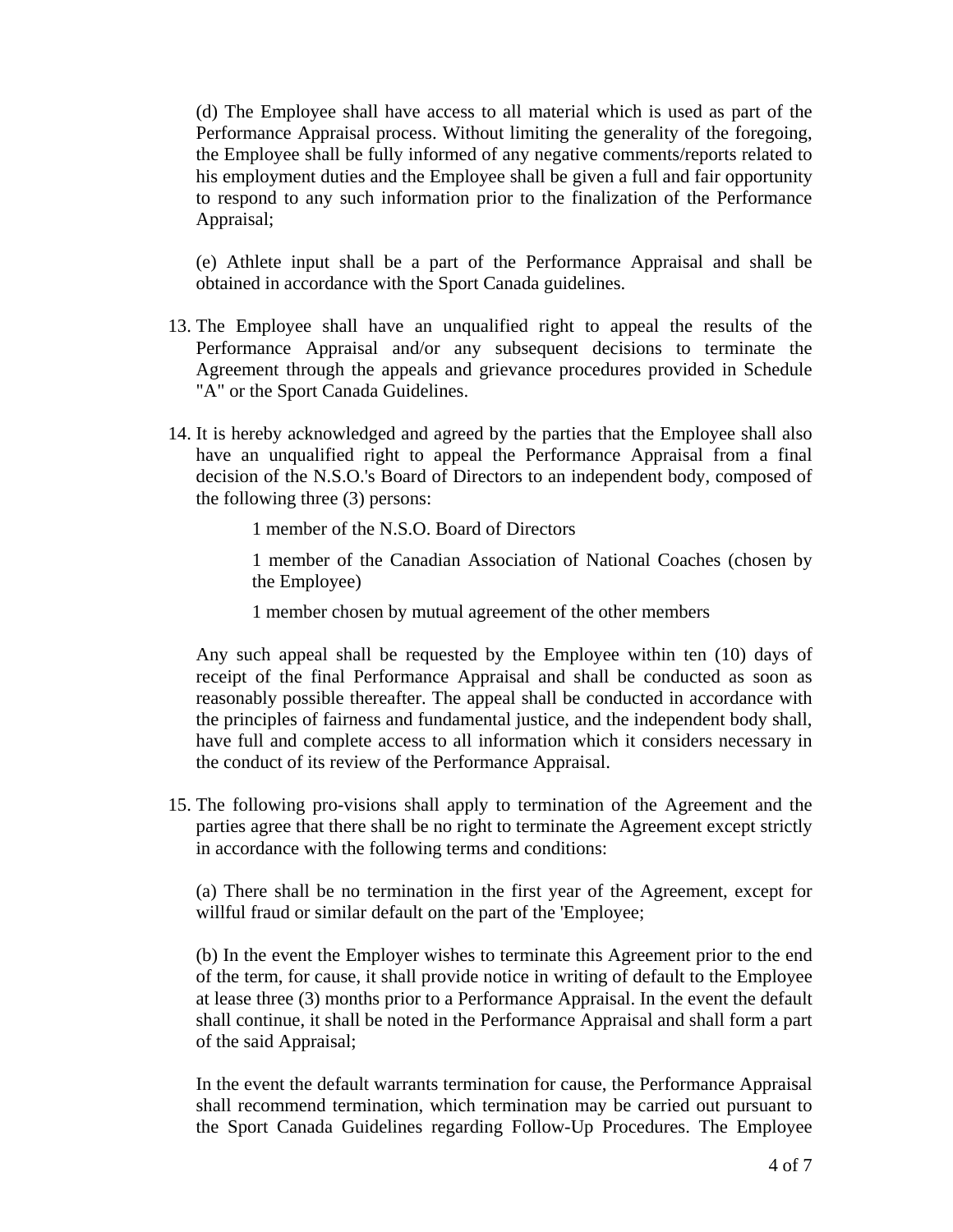shall have a right to appeal the Performance Appraisal pursuant to paragraphs 13 and 14 herein. The said termination shall take effect at the end of the term of the Agreement, unless the parties mutually agree otherwise;

In the event the Employer so terminates this Agreement, the parties acknowledge and agree that due to the sensitive nature of the Employees position, no disclosure shall be made of the said termination prior to the end of the term, without the express written consent of the Employee which may be withheld in the Employee's absolute discretion;

(c) In the event the Employee wishes to terminate this Agreement at the end of the term, he shall give the Employer notice in writing three (3) months prior to the end of the term.

- 16. If the Employee is injured after or during the commencement of the term (which injury shall include the aggravation of pre-existing condition) in the performance of his services called for hereunder, and the injury or injuries are such as to render him unfit to perform his duties hereunder during the current competition season or any part thereof, the Employer shall pay to the Employee, so long as the Employee continues to be unfit to perform his duties hereunder, 100% of the salary and all other benefits to which the Employee would be entitled pursuant to the provisions of the Agreement less the amount the Employee is entitled to under Workman's Compensation laws or under any medical disability plan set out in Schedule "B". In no instance shall the obligations of the Employer hereunder extend for a period in excess of the competition season in which the injury occurred, and in the event the injury renders the Employee unfit for longer period, the Employer shall elect either to terminate the Agreement or continue the benefits for the term of the Agreement, said election to be made in writing to the Employee no later than November 30th of the calendar year in which the injury occurred.
- 17. The Employer hereby agrees to indemnify and save harmless the Employee out of the funds of the Employer from and against all costs, charges and expenses whatsoever which the Employee sustains or incurs in or about any action, suit or proceeding which is brought, commenced or prosecuted against him for or in respect of any act, deed, matter or transaction whatsoever made, done or permitted by him in or about the execution of his duties hereunder, except such costs, charges or expenses as are occasioned by his own willful default.
- 18. Any notice, demand or other communications required or permitted to be given to any party hereunder shall be in writing and shall be either:
	- (a) Personally delivered to such party or a responsible officer of such party; or

(b) Sent by registered mail or certified post, postage prepaid; or

(c) Sent by telegraph, telecopier or telex or similar method of communication, charges prepaid, confirmed by prepaid registered mail.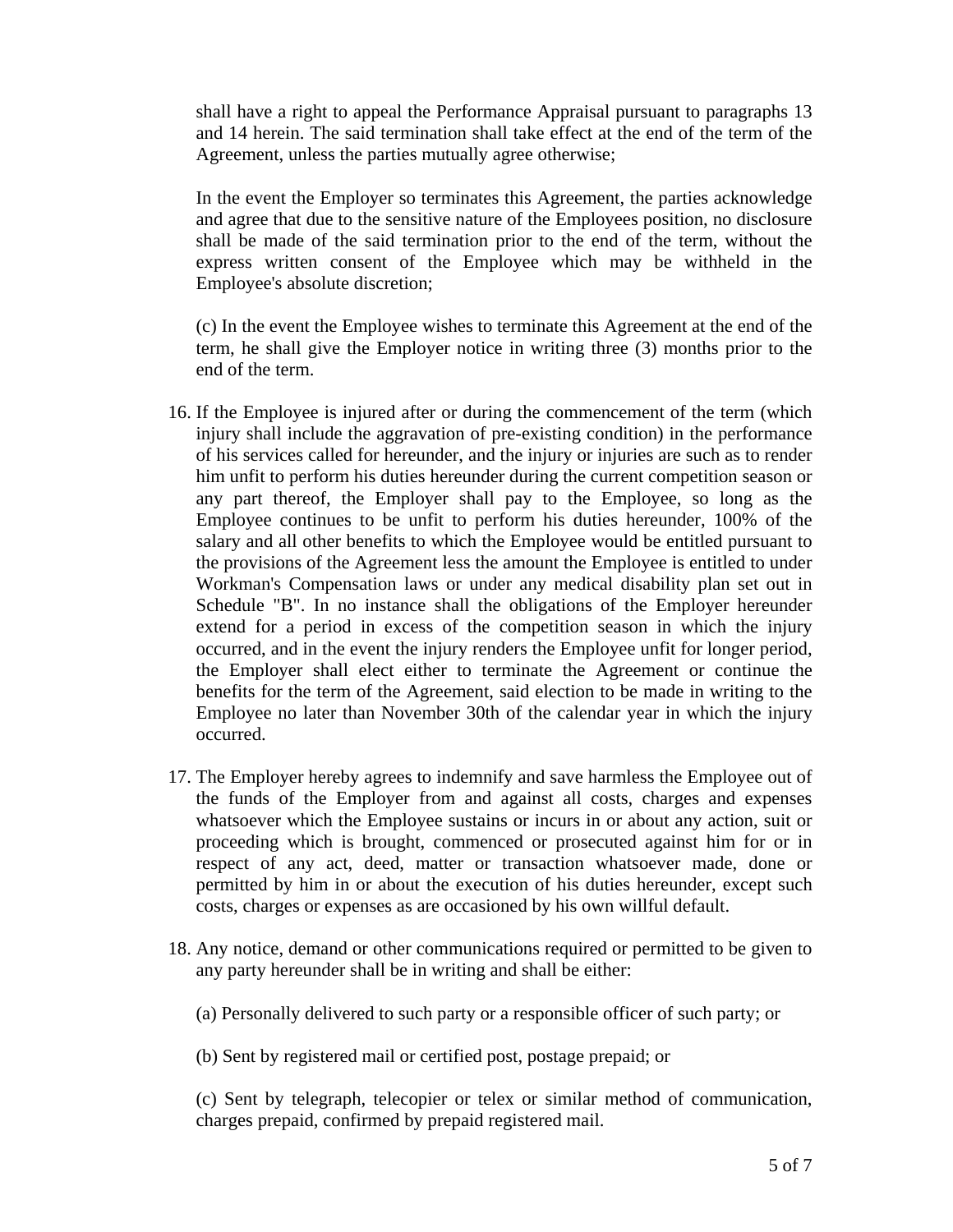19. Any notice given pursuant hereto shall be sent to the parties at their respective addresses set out below:

To the Employer:

To the Employee:

Any party may from time to time change its address by written notice to the other party given in accordance with the provisions hereof.

- 20. Any notice or communication given by registered mail to any party at the address as specified herein shall be deemed to have been received by such party on the second business day after which it is so mailed, provided, however, that a strike or lockout of postal employees is not then in effect or generally known to be impending. Any notice given by telex or telegraph or deemed to be received telegraph or similar may be, unless the personal delivery and any notice sent by similar method of communication shall be on the date of the sending of the telex, method of communication, as the case contrary is proven.
- 21. This Agreement constitutes the entire agreement between the parties hereto pertaining to the employment by the Employer of the Employee, and supersedes all prior and contemporaneous agreements, understandings, negotiations and discussions, whether oral or written, of the parties and there are no warranties, representations or other agreements between the parties in connection with the subject matter hereof except as specifically set forth herein. No supplement, modification, waiver or termination of this Agreement shall be binding unless executed in writing by the parties to be bound thereby.
- 22. In this Agreement, where the context so requires words importing the singular number include the plural and vice versa and words importing gender include all genders.
- 23. This Agreement shall be governed by and construed in accordance with the laws of the Province of  $\blacksquare$
- 24. The provisions of this Agreement shall ensure to the benefit of and be binding upon the successors and assigns of the Employer, and upon the heirs, executors, administrators or other personal legal representatives of the Employee respectively. The Employee shall not be permitted to assign this Agreement.